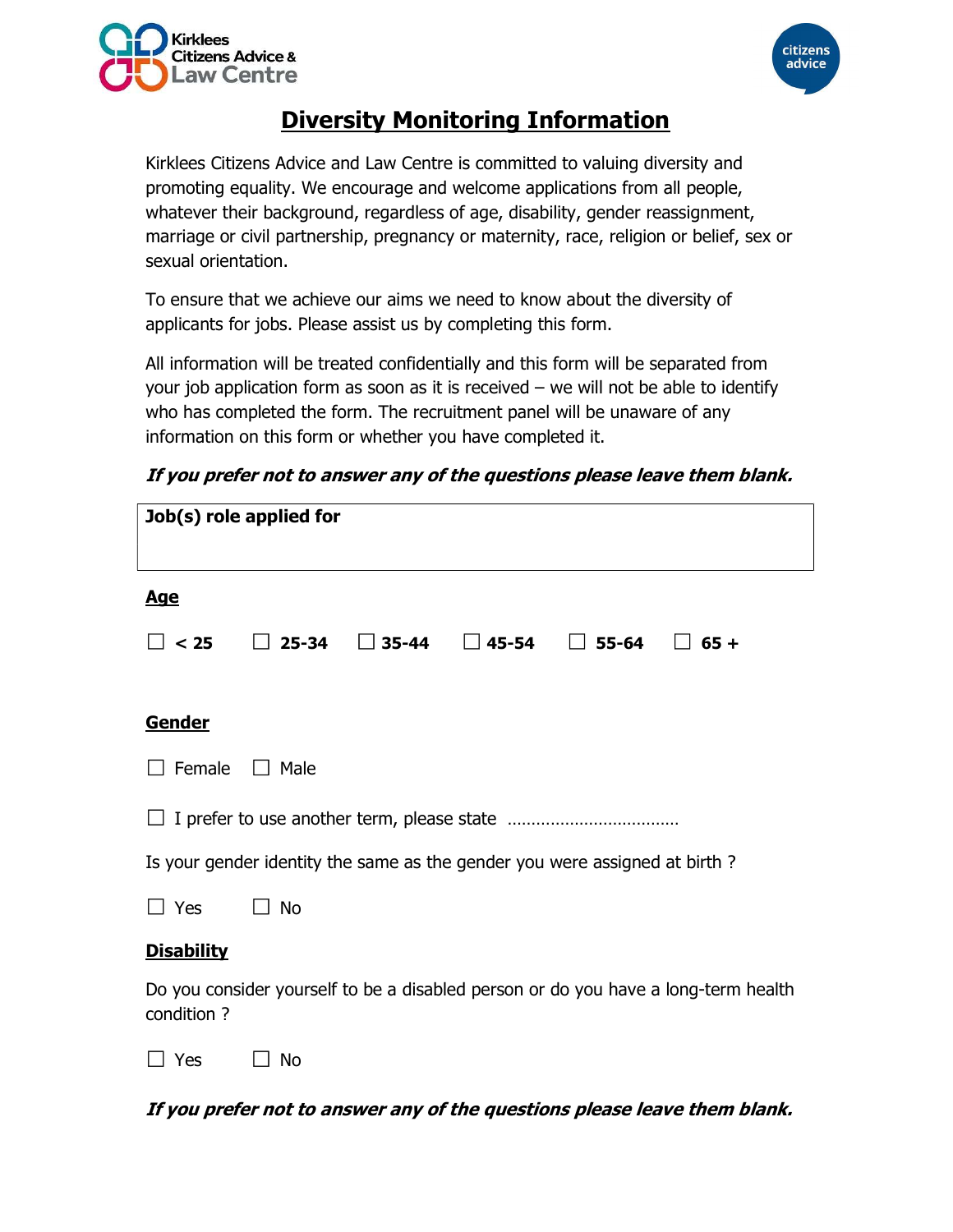



# Ethnic origin

How would you describe yourself ? Please only tick one box  $-$  whichever you consider most appropriate.

# **White**

- $\Box$  British
- $\Box$  English
- $\Box$  Scottish
- □ Welsh
- $\Box$  Northern Irish
- $\Box$  Irish
- $\Box$  Gypsy or Irish Traveller
- Any other White background, please state ………………………………………………..

# Mixed Heritage

- □ White and Black Caribbean
- $\Box$  White and Black African
- $\Box$  White and Asian
- Any other Mixed background, please state ………………………………………………..

### Asian or Asian British

- $\Box$  Indian
- $\Box$  Pakistani
- $\Box$  Bangladeshi
- Any other Asian background, please state …………………………………………………

### Black or Black British

- $\Box$  Caribbean
- $\Box$  African
- $\Box$  Any other Black background, please state

### Other ethnic groups

- $\Box$  Chinese
- $\Box$  Arab
- Any other, please state …………………………………………………….

If you prefer not to answer any of the questions please leave them blank.